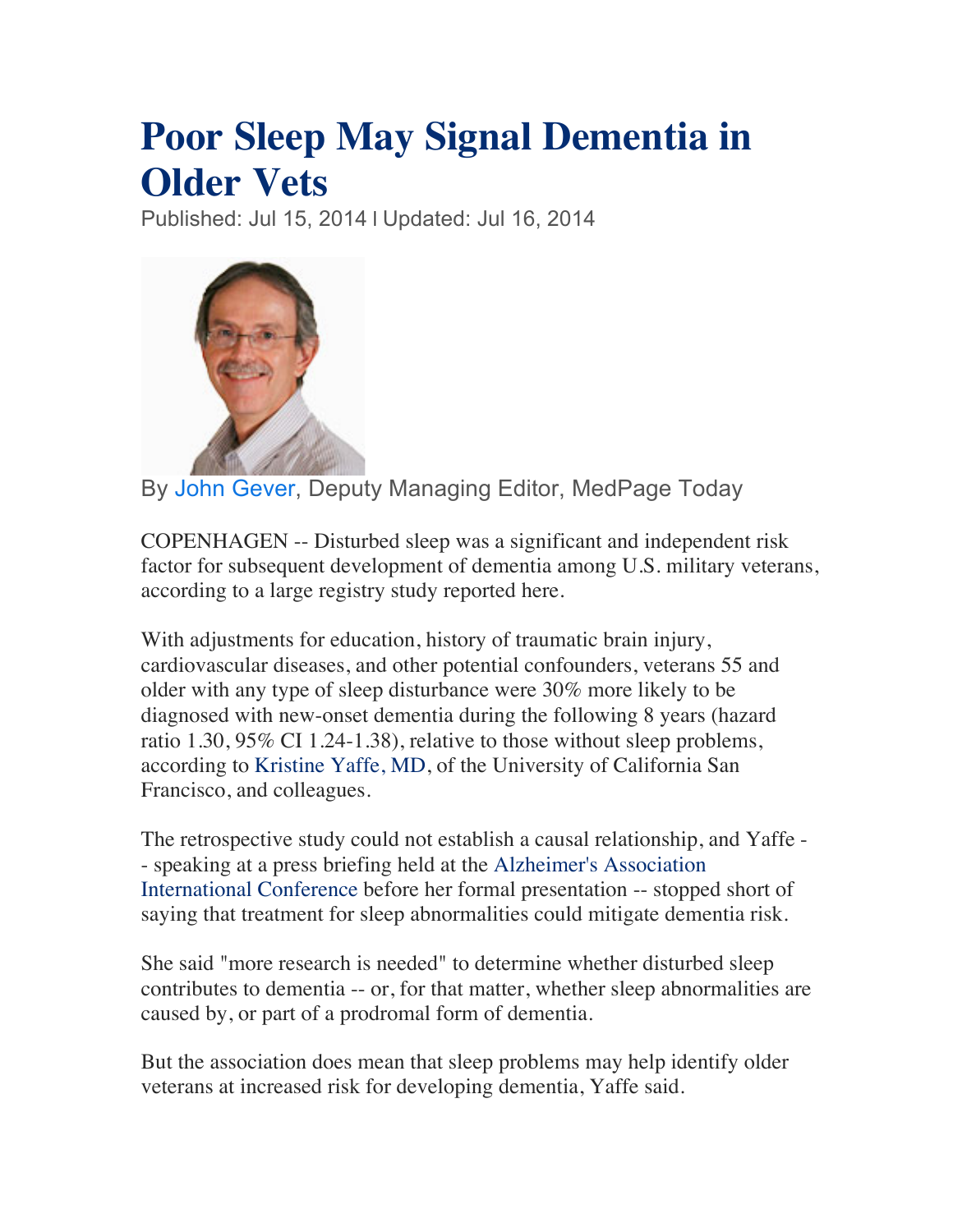She also noted that a causal relationship in which sleep-disordered breathing contributes to cognitive decline makes biological sense. Such problems reduce blood oxygenation that, in turn, may diminish brain function, she said.

Previous studies have also linked poor sleep with dementia, but Yaffe noted that her group's was the first to examine the relationship in a population of veterans and with such a large sample size.

The current study involved analysis of records of some 192,000 veterans, more than 95% male, 55 and older who could be tracked in the Department of Veterans Affairs (VA) for 8 years and who did not carry a diagnosis of dementia at baseline.

Yaffe and colleagues identified those with sleep disturbances at baseline by the presence of ICD-9 codes in the 780.5 group, including codes for sleep apnea or non-apnea insomnia. About 7.5% of the cohort had some type of sleep disturbance, about evenly divided between sleep apnea and non-apnea insomnia.

Adjustments were taken for income, education, diabetes, hypertension, obesity, depression, and history of myocardial infarction as well as traumatic brain injury (TBI).

A Kaplan-Meier curve showed that, by age 90, the proportion of veterans still free of dementia was notably smaller among those with baseline sleep disturbance (about 65% compared with 75% of the other veterans).

Overall, 10.6% of the sleep-disturbed veterans received a dementia diagnosis during follow-up, compared with 9.0% of the veterans with normal sleep at baseline.

The increased risk seen across all types of sleep disturbance was also present separately for sleep apnea and non-apnea insomnia, both of which had hazard ratios close to 1.3 for subsequent development of dementia compared with veterans without baseline sleep-related diagnoses.

Yaffe and colleagues also found that sleep disturbances predicted increased likelihood of most forms of dementia, most strongly for Lewy body dementia, for which the HR was 2.05 (95% CI 1.59-2.62).